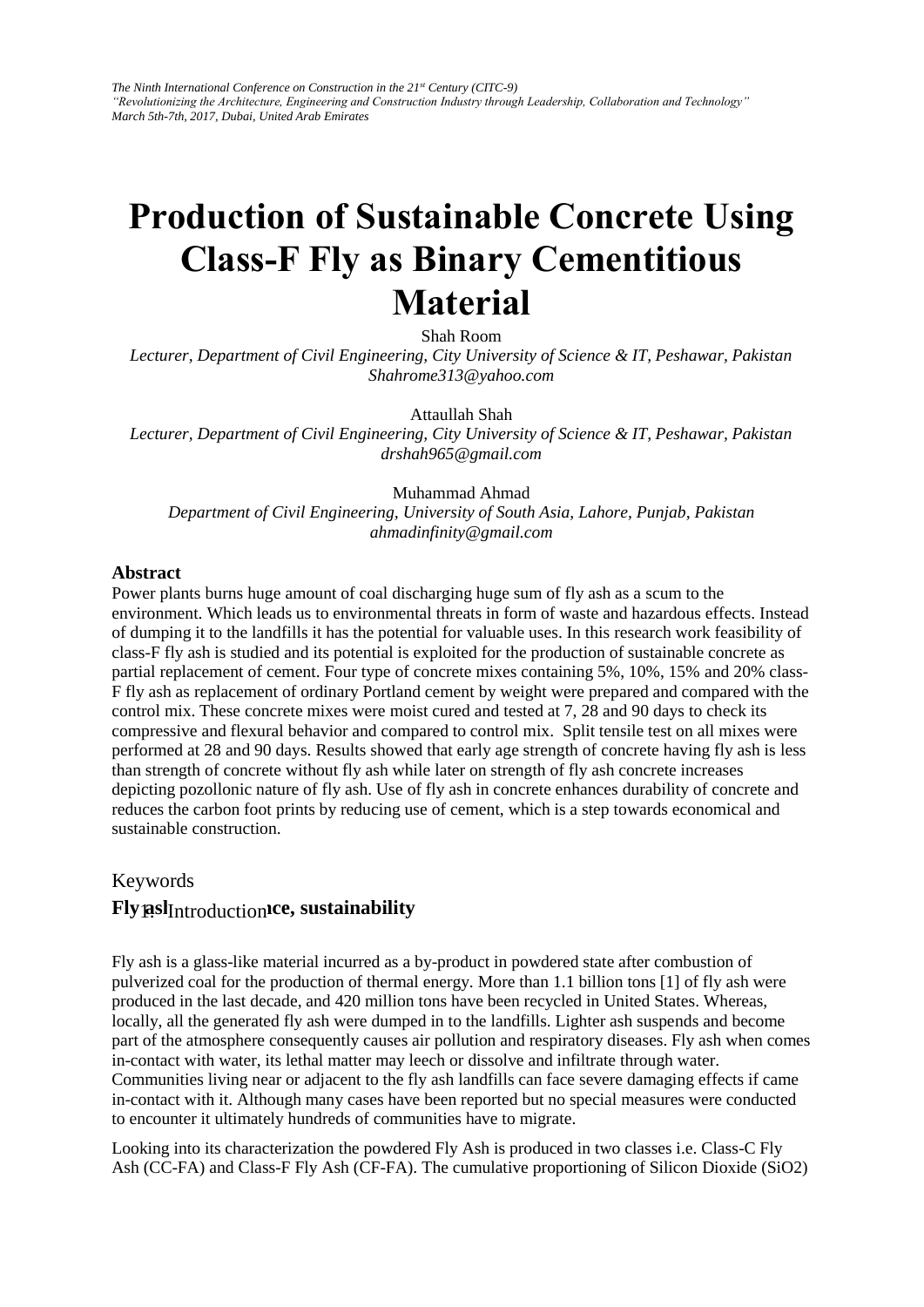+ Aluminum Oxide (Al2O3) and Iron Oxide (Fe2O3) when surpass 70 percent and reactive calcium oxide is less than 10 percent then chemically the Fly Ash is considered as siliceous CF-FA. On the contrary, when the cumulative proportioning of Silicon Dioxide (SiO2) + Aluminum Oxide (Al2O3) and Fe2O3 is equal or more than 50 percent and calcium oxide is less than 10 percent then chemically the Fly Ash is considered as Calcareous CC-FA [2].

Researchers studied in its physical configuration under microscope and observed that most of the particles of the fly ash originate as solid spheres of glass [3]. Seldom small amount of completely empty and once or twice packed with several tiny spheres may also be present.

In 1965 Mather [4] reported an investigation in which he considered the 60 percent solid volume replacement of cement with CF-FA. For water to (cement + Fly Ash) ratio (W/C + FA) of 0.5 to 0.8, he reported three-day strengths of 4 and 1.5 MPa respectively. The purpose of research was to produce concrete with satisfactory workability and early-age strength, low rise in temperature and high later-age strength. It was observed that concretes with high Fly Ash content requires greater time for initial hardening which is significant in sever weathers for various works. He also reported that the workability of the concretes with high Fly Ash content is far healthier than the control group, decreasing or abolishing the consumption of plasticizers, vibration and total water in the mix. The predominantly spherical shape of the fly ash particles helps to reduce the friction between particles.

In this research programme CF-FA is used as a partial replacement of Portland cement. There are two main significance of replacing fly ash with ordinary Portland cement reducing the toxicity generated by the fly ash in the environment;

To counter the greenhouse gases (GHG) released during the production of cement.

To examine the pozzolanic behavior of the locally acquired fly ash.

**2.** Research Objective

The primary objective of this research is to determine the optimum mechanical properties of CF-FA concrete. By this we can garner sound statistics corresponding to the optimum dose for the properties of concrete.

# 3. Experimental Investigation

Following steps has been followed for accomplishment of this research work.

3.1.Materials

The prime material for this investigation is CF-FA [5] and knowing its accurate composition and other properties are of apex importance. Fig. 1 is depicting the chemical composition of the CF-FA. The first bar in left is showing the cumulative percentage of the  $SiO_2 + Al_2O_3 + Fe_2O_3$  which seconds the ASTM CF-FA requirement for its cumulative content. Other parameters are as per the ASTM C 618-1 guidelines.

ASTM Type I Portland cement was used as a cementitious material for every blends. Crushed virgin Limestone coarse aggregate of irregular alignment having mix ratio of  $60\%$  -  $\frac{3}{4}$  down to  $40$  -  $\frac{1}{2}$ " (60:40) down acquired from Margalla quarry near Islamabad was used in this experimental program. Clean Fine aggregate free from organic contamination was acquired from Lawrencepur. Fig. 2 is illustrating gradation of fine aggregates. No water reducing agents or any other type of admixtures were used in the blend. Analyzed quantity of local tap water was used for preparation of matrix. Other chief properties of all the fine and coarse aggregate are illustrated in Table 1.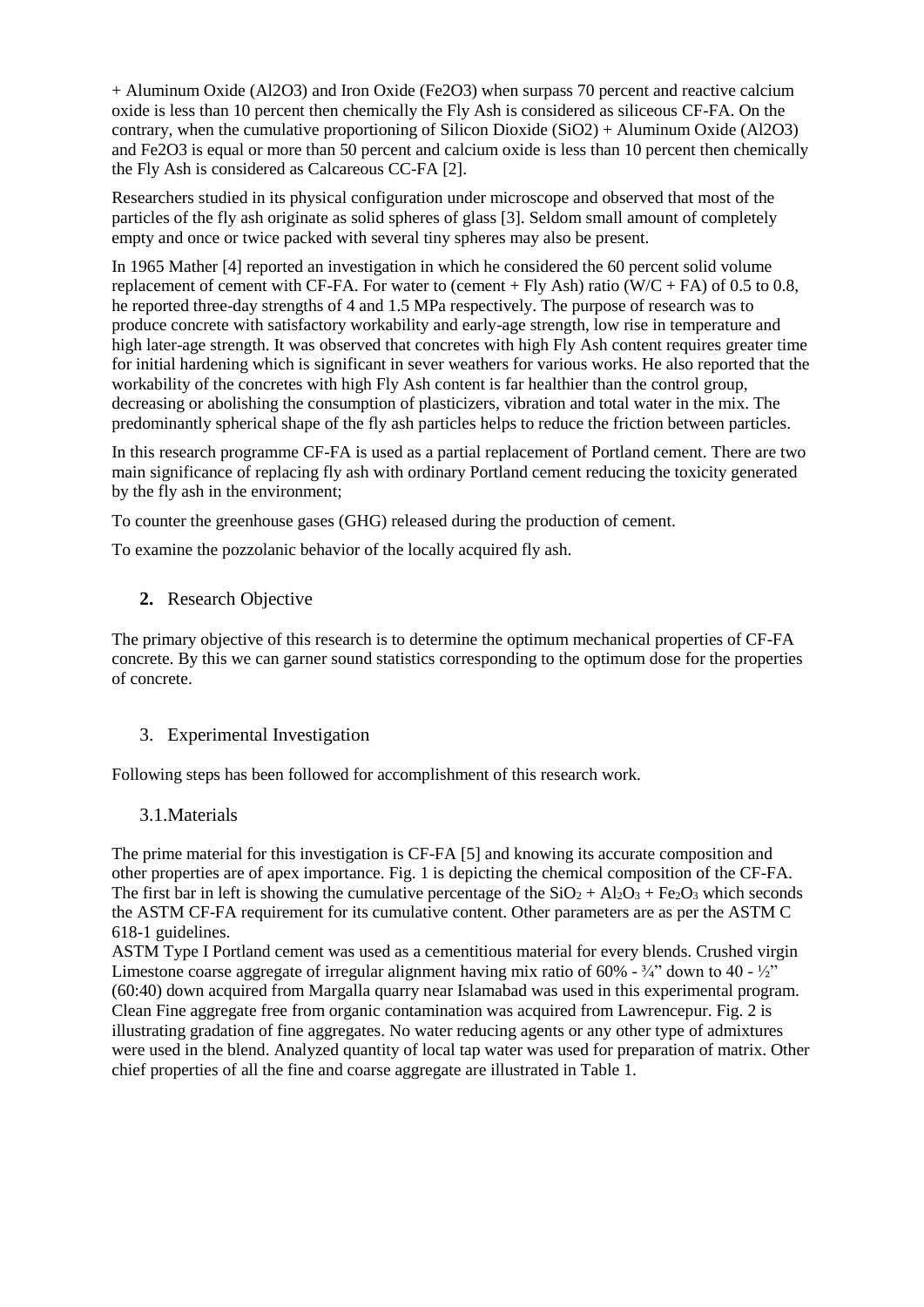

**Figure 2: Chemical composition of CF-FA Figure 3: Gradation of Fine Aggregates**

| Properties                                   | Coarse    | Fine      |
|----------------------------------------------|-----------|-----------|
|                                              | Aggregate | Aggregate |
| Bulk density (compacted), $lb./ft^3$         | 104.84    | 116.6     |
| Bulk density (loose), $lb$ ./ft <sup>3</sup> | 95.86     | 102.57    |
| Bulk specific gravity                        | 2.70      | 2.50      |
| Bulk specific gravity (SSD*)                 | 2.73      | 2.58      |
| Apparent specific gravity                    | 2.78      | 2.53      |
| Moisture content, %                          | 0.64      | 1.24      |
| Water absorption, %                          | 1.02      | 2.04      |

## **Table 3: Properties of Coarse and Fine Aggregates**

# **3.2.**Mix Design

Five proportioned matrix according to ACI Standard 211.1 [4] are designed and each are designated as per their incorporation. Zero incorporation blend is termed as Control mix. Similarly blend having incorporation of 5% is designated as M-5 so on and so forth up to 20%. The adopted W/C and W/(C+CF-FA) ratio was 0.52 which was applied in the preparation of all prototypes.

# 3.3.Prototypes

For inquiring mechanical properties of CF-FA concrete, 51 cylinders having 6 in. diameter and 12 in. height and 30 prisms having 4 in. x 4 in. cross-sectional area and 20 in. length were casted and cured in water up till the specified time for its testing according to ASTM requirements. For compressive strength test three cylindrical duplication were casted, prepared and tested according to ASTM C 39. Likewise for Flexural strength test three duplication of prisms are prepared and tested according to ASTM C 192. For Split Tensile test three duplication of cylindrical specimens with identical dimensions which was used in compressive strength test were casted, prepared and tested in accordance with the ASTM C 496.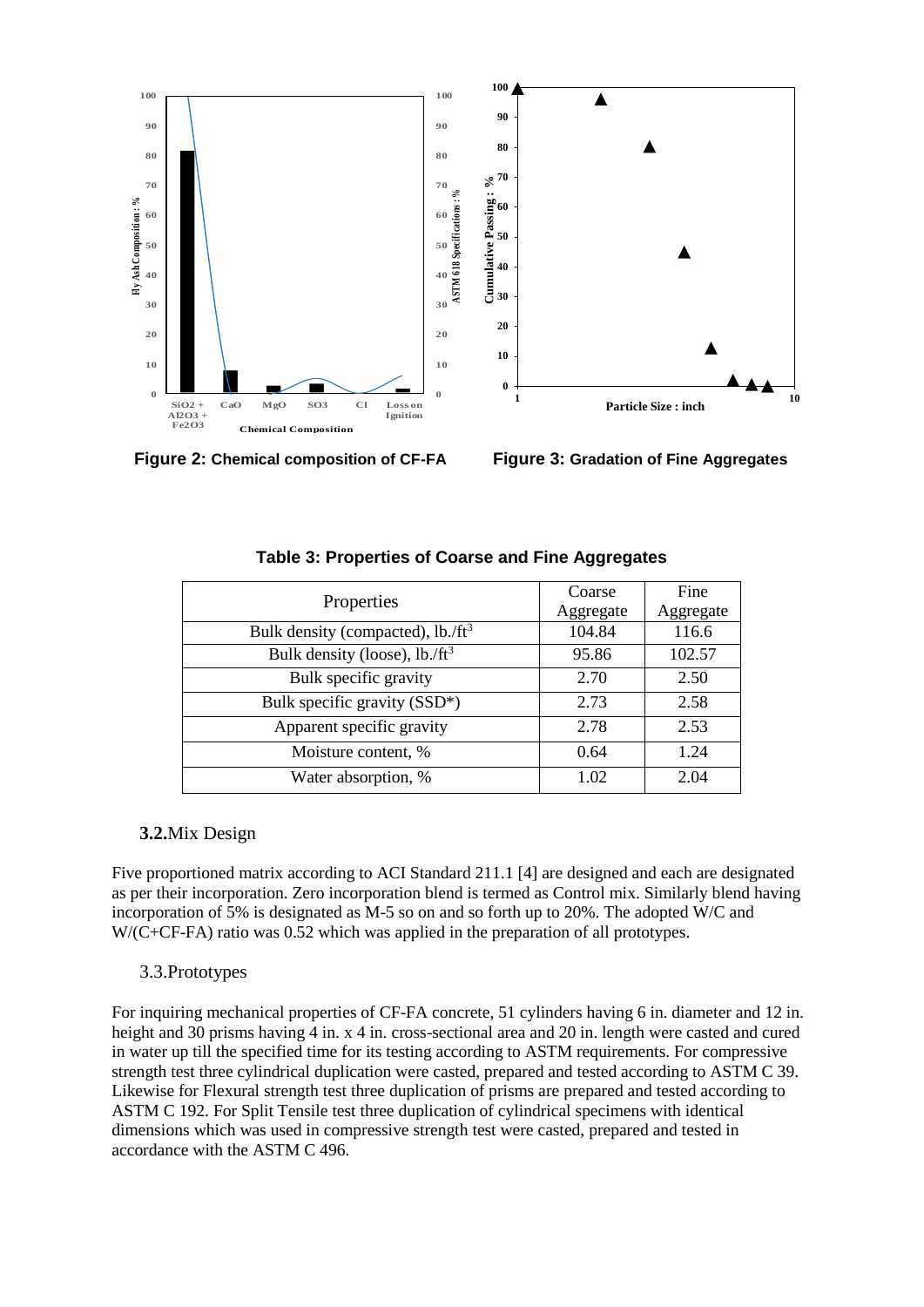#### 4. Experimental Results and Discussions

Different tests were performed on the prepared prototypes in fresh state as well as in hardened state to determine the properties of concrete when CF-FA is incorporated.

#### 4.1.Slump Test

The investigated values of the slump test are depicted in Fig. 3 is showing a clear increase in the slump value as the incorporation of the CF-FA is increased

Primarily, at 0% incorporation (Control mix) the slump value is 1.5 in. but as incorporation reached to intermediate stage the garner value is 1.8 in. which is relative to the bottom line of the ACI provision pertaining to slump test. At an incorporation of 20% the slump value impinges the ACI guidelines for slump. Therefore, the message is clear from this pattern that as CF-FA content increases, the fluidity of the mixes increases hence this surplus water increases the workability of concrete.





#### 4.2.Compressive Strength

Compressive strength of concrete (Control or Incorporated) is the major criterion which is needed to be satisfied by any means. Fig. 4 is depicting the relationship between time and incorporation effect on the compressive strength of concrete.

A comparison between control mix compressive strength and CF-FA is done graphically. First bunch of prototypes were tested on the  $7<sup>th</sup>$  day after the de-molding. It clearly shows that as the incorporation of CF-FA is increasing the compressive strength of the concrete is decreasing. But as the time period is shifted to 28 days, a clear increase in the compressive strength can be observed both in control mix as well as in incorporated mix relative to the former time period, but then again when comparing the 28th day prototypes the greater incorporation content yields lower compressive strength. However, on the  $90<sup>th</sup>$  day the results mirrored. M-5, M-10, and M-15 approached equal to control mix strength and Maximum incorporation i.e. M-20 yielding a compressive strength of () which is greater than the control mix. This increase in strength is due to the pozzolanic activity of the CF-FA which accelerated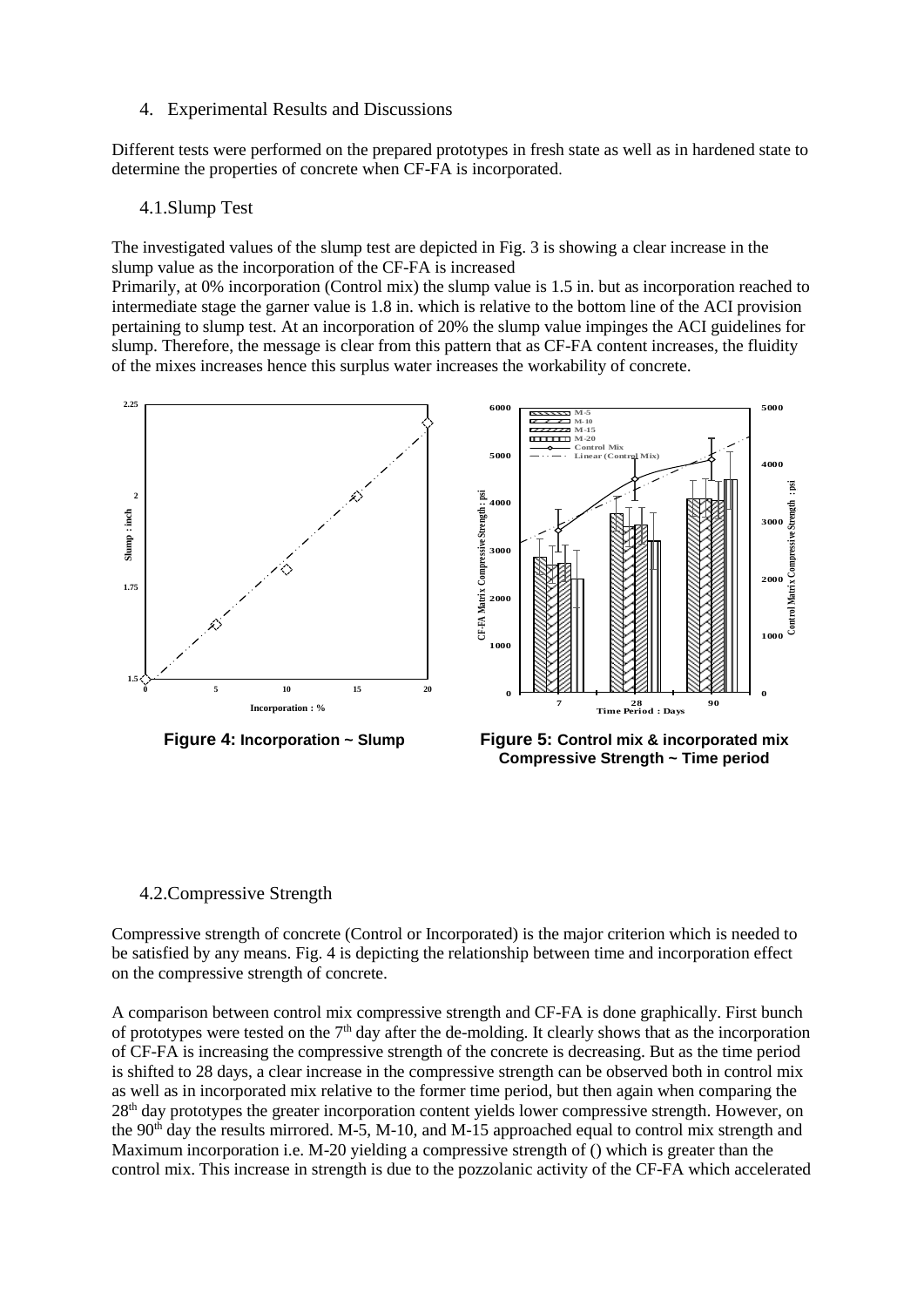#### after 28 days' time period. 4.3.Flexural Strength

The flexural strength of control mix and CF-FA at different time periods are illustrated in Fig. 5. Approximately identical behavior is observed in this case too when associated with compressive strength. Initially on 7<sup>th</sup> day the control mix strength and M-20 strength are far apart. In-between a clean declining pattern is recorded. Similarly on the  $28<sup>th</sup>$  day the M-20 strength became relatively close to the control mix because of the increased time period. Other strengths (M-5, M-10, and M-15) also showed an increasing trend. However, as anticipated from the pozzolanic activity observed in the results of previous section, likewise on the 90<sup>th</sup> day an encroached increase from the control mix is recorded in the flexural strength at M-20 as well as on M-15 incorporation. M-5 and M10 also showed bottom line pattern with control mix.

## 4.4.Split Tensile Strength

Fig. 6 is depicting the results of splitting tensile test. Initially on the 28th day a-bit increase is observed at M-10 incorporation matching to control mix. After that a decreasing pattern can be seen at same time period. However, on the 90th day trend is changed and an increasing pattern throughout can be observed. Precisely no significant / noteworthy increase or decrease is observed. Precisely no significant / noteworthy increase or decrease is observed. The incorporated mix strength (median) orbits around the control mix either it is M-5, M-10, M-15 or M-20 on 8th day and also on  $90<sup>th</sup>$  day.



#### **5.Conclusions**

Following are the conclusions that can be drawn from the empirical work conducted in the laboratory:

- The use of CF-FA as an incorporation in the concrete is a significant step towards the sustainable environment.
- The incorporation of well quality fly ash i.e. CF-FA high in fineness and less carbon content penetration acquired locally showed less water requirement by the concrete mix as incorporation increased.